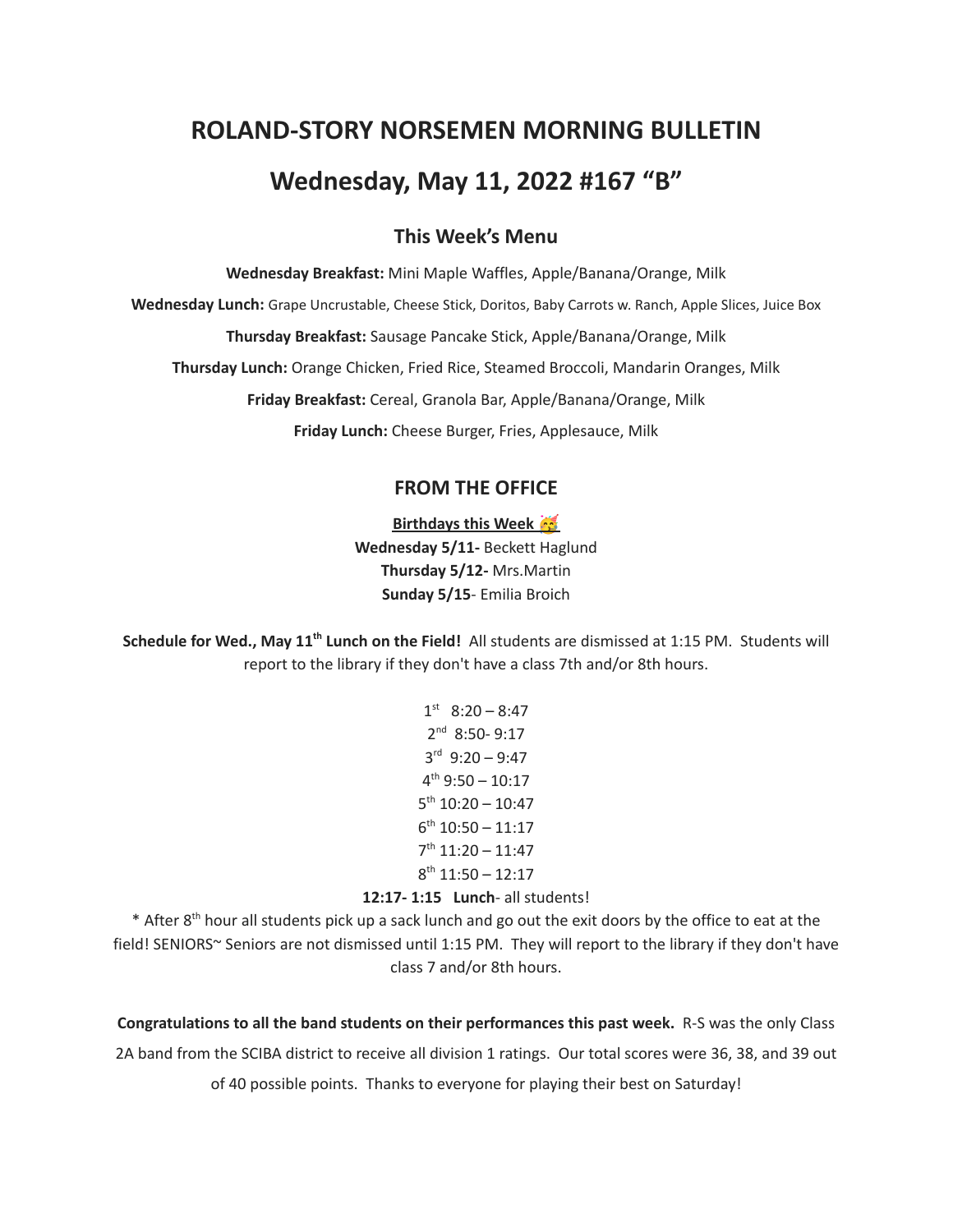**Girls Basketball:** There will be a meeting at 7:45 on Monday morning in Mr. Gelber's classroom.

**Story County's first robotics team** is recruiting for the 2022-2023 season! Click [Here](https://www.youtube.com/watch?v=DJLEO_voM-8) for more information.

**Greetings!** GSA meeting to end the year, Friday May 13th, at 4:00

**Are you interested in being a cheerleader next year? Please fill out this form:**

<https://forms.gle/D1wnpeSUtowaS8Dh7>

If you have any questions, please email Coach Clapper at gclapper@roland-story.k12.ia.us and Coach Houck at [khouck@roland-story.k12.ia.us.](mailto:khouck@roland-story.k12.ia.us)

**Student Council Sign Up:** Any eligible students interested in running for RSHS Student Council 2022-2023 need to sign up in the office and complete an application paragraph. Student council meets Wednesday mornings throughout the year at 7:45 am and additionally as needed. This is a committed group of students that organizes many activities throughout the year including Freshman Orientation, Homecoming activities and dance, and Sweet Week. Interested students, please stop by the office to pick up an application paper, **due Friday, May 13 th , by 4:00 PM.** Applications will be posted in the cafeteria for students to read from May 16-20<sup>th</sup>. Voting will take place on Monday, May 23<sup>rd</sup>, 2022, during Seminar.

**GEEKS-** our annual awards breakfast will be on Friday, May 13th at 7:15. It will be a potluck, so bring something to share. Plates, silverware, cups, and milk/juice will be provided. We will be announcing our Outstanding Senior!

#### **Seniors: Friday May 20th- Mandatory to walk in graduation ceremony**

- Bowling at 9am/ Hot Dogs and Chips at 10:30/ Leave by 11:25
	- Graduation Practice 11:30-12:45
	- Walk through the elementary school at 1:30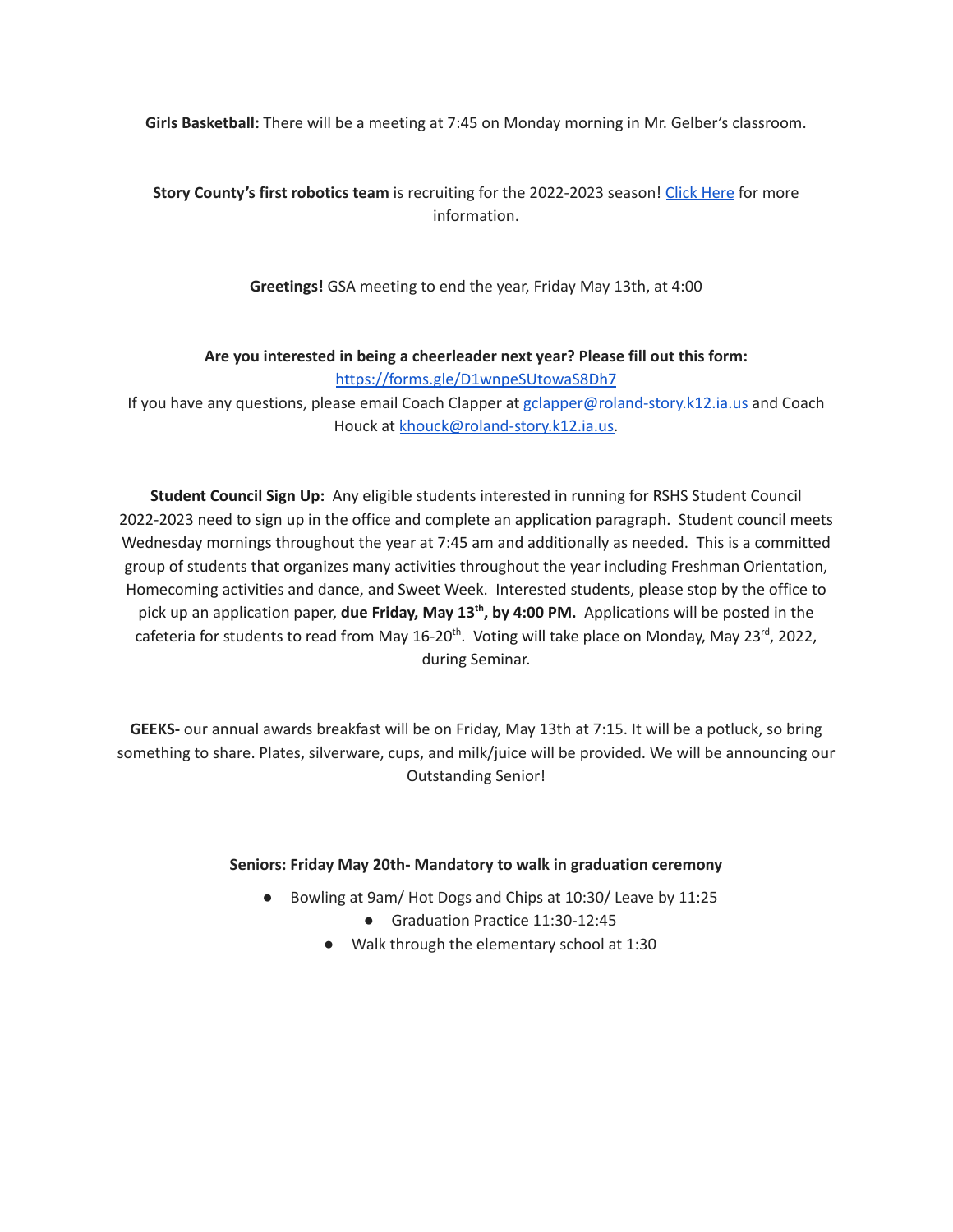

# **[COUNSELOR FOLDER](https://docs.google.com/document/d/1vmwczNPbDzXe9vFaG5LJMQ7NYDv-i4oQJHybqA65TUc/edit?usp=sharing) (9-12)-Click here**

#### **Online DMACC classes for Fall 2022**

An important message to remember about DMACC online is that you, the student, must register for the class. Once you register online then the counseling department receives a notice to approve it.



## *Future Seminar Career Presentations*

**Thursday, May 12-\*\*Human Services/Social Work\*\* Please sign up and attend this career path presentation! Click here to [attend!](https://sdk.bitmoji.com/render/panel/24d97e36-b0df-41af-b867-820365c4a5e0-d13162a6-9982-44cb-8401-aed3bfb129ed-v1.png?transparent=1&palette=1)**

\*Students, via My Academic Plan Career Clusters you will be requested to come to these presentations. If ANYONE wants to attend these sessions please sign up in the Counselor's office at least one day prior to the presentation!



## [StudentScholarships.org](https://drive.google.com/file/d/1qEKcx3GVK6vi8DB_QD_Px65Do1Dedcz6/view?usp=sharing) Newsletter

1) Jameela Jamil x I Weigh Scholarship- \$5,000 due 5/18

2) Full Circle Scholarship- \$15,000 due 5/31

3) Know Your Worth Scholarship- \$10,000 due 6/1

4) Girls Impact the World Scholarship Awards- \$5,000 due 6/1

5) Community Leadership Scholarship- \$1,000 due 6/15

6) Navigate Your Future Scholarship- \$2,500 due 6/24